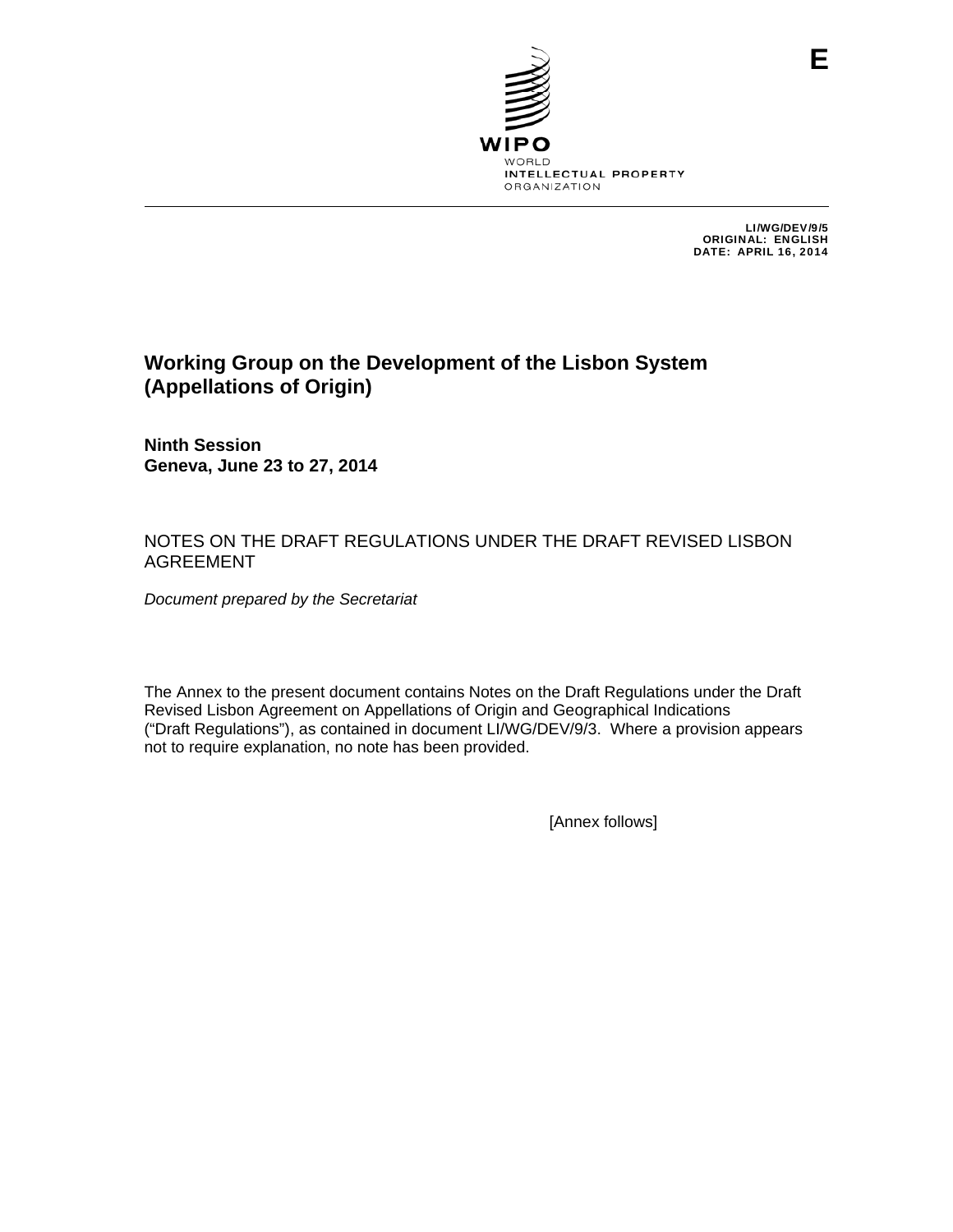## **NOTES ON THE DRAFT REGULATIONS**

TABLE OF CONTENTS

#### List of Rules

*Chapter I: Introductory and General Provisions* 

| Notes on Rule 1: | <b>Abbreviated Expressions</b>    |
|------------------|-----------------------------------|
| Notes on Rule 2: | <b>Calculation of Time Limits</b> |
| Notes on Rule 3: | <b>Working Languages</b>          |
| Notes on Rule 4: | <b>Competent Authority</b>        |

*Chapter II: Application and International Registration* 

| Notes on Rule 5: | Requirements Concerning the Application                          |
|------------------|------------------------------------------------------------------|
| Notes on Rule 6: | Irregular Applications                                           |
| Notes on Rule 7: | Entry of the Appellation of Origin in the International Register |
| Notes on Rule 8: | Fees                                                             |

*Chapter III: Refusal and Other Actions in Respect of International Registration* 

| Refusal                                                                                                |
|--------------------------------------------------------------------------------------------------------|
| <b>Irregular Notification of Refusal</b>                                                               |
| Withdrawal of Refusal                                                                                  |
| Notification of Grant of Protection                                                                    |
| Notification of Invalidation of the Effects of an International Registration<br>in a Contracting Party |
| Notification of Transitional Period Granted to Third Parties                                           |
| Modifications                                                                                          |
| <b>Renunciation of Protection</b>                                                                      |
| Cancellation of an International Registration                                                          |
| Corrections Made to the International Register                                                         |
|                                                                                                        |

*Chapter IV: Miscellaneous Provisions* 

| Notes on Rule 19: | <b>Publication</b>                                                      |
|-------------------|-------------------------------------------------------------------------|
| Notes on Rule 20: | Extracts from the International Register and Other Information Provided |
|                   | by the International Bureau                                             |
| Notes on Rule 21: | Signature                                                               |
| Notes on Rule 22: | Date of Dispatch of Various Communications                              |
| Notes on Rule 23: | Modes of Notification by the International Bureau                       |
| Notes on Rule 24: | Administrative Instructions                                             |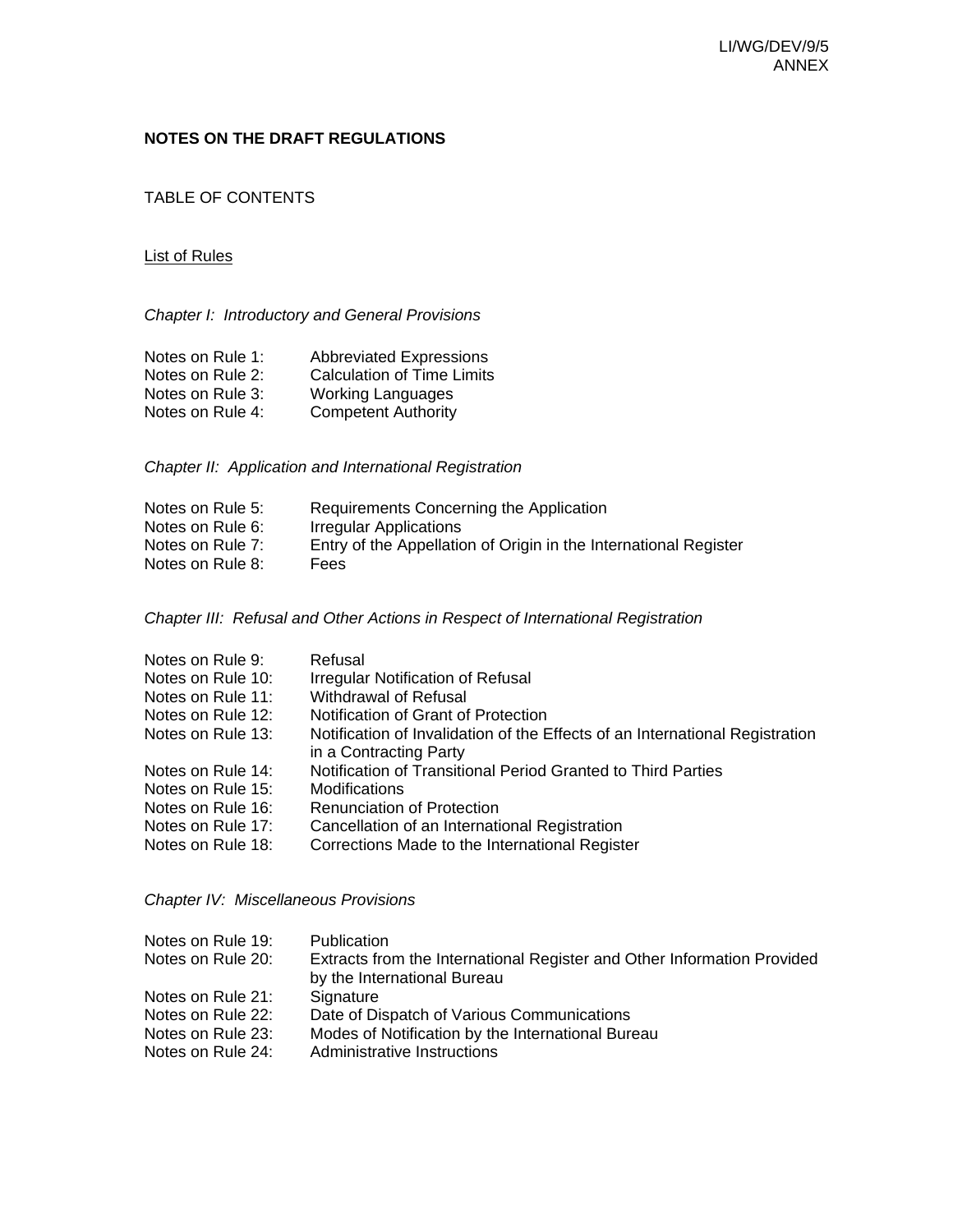#### **NOTES ON RULE 1: ABBREVIATED EXPRESSIONS**

R1.01 Rule 1 represents an adapted version of the model of Rule 1 of the Regulations under the Singapore Treaty on the Law of Trademarks of 2006. On substance, the provision is based on Rule 1 of the current Lisbon Regulations, as adapted in accordance with the provisions of the Draft Revised Lisbon Agreement.

#### **NOTES ON RULE 2: CALCULATION OF TIME LIMITS**

R2.01 The provisions of this rule are based on those contained in Rule 2 of the current Lisbon Regulations.

#### **NOTES ON RULE 3: WORKING LANGUAGES**

R3.01 The provisions of this rule largely reproduce those contained in Rule 3 of the current Lisbon Regulations, as adapted in accordance with the provisions of the Draft Revised Lisbon Agreement.

# **NOTES ON RULE 4: COMPETENT AUTHORITY**

R4.01 This rule is drafted in accordance with the practice that has developed under Rule 4 of the current Lisbon Regulations.

R4.02 As regards the responsibilities of Competent Authorities, reference is made to Article 3 of the Draft Revised Lisbon Agreement. In addition, Rule 4(1) makes clear that the name and contact details of the Competent Authority must be notified at the time of accession.

R4.03 Paragraph (2) should be seen in light of the fact that, unlike in other areas of industrial property, there may be more than one authority in a Contracting Party that is responsible for the grant of protection in respect of appellations of origin. For example, different protection systems may apply in respect of appellations of origin and/or geographical indications in a Contracting Party and different authorities may have been empowered for those different protection systems. In addition, as suggested at the eighth session of the Working Group, under the regional legislation of an intergovernmental organization, certain competencies of the Competent Authority of the intergovernmental organization may have been delegated to other authorities, for example the Competent Authority of a member State of the intergovernmental organization (document LI/WG/DEV/8/7 Prov, paragraph 41).

R4.04 Paragraph (3) has been drafted in recognition of the practical experience of the International Bureau with regard to changes of the name or contact details of a Competent Authority.

#### **NOTES ON RULE 5: REQUIREMENTS CONCERNING THE APPLICATION**

R5.01 Paragraph (1) corresponds to Rule 5(1) of the current Lisbon Regulations, as adapted in accordance with the provisions of the Draft Revised Lisbon Agreement.

R5.02 The provisions of paragraphs (2) and (5) correspond to those of paragraphs (2) and (3) of Rule 5 of the current Lisbon Regulations, as adapted in accordance with the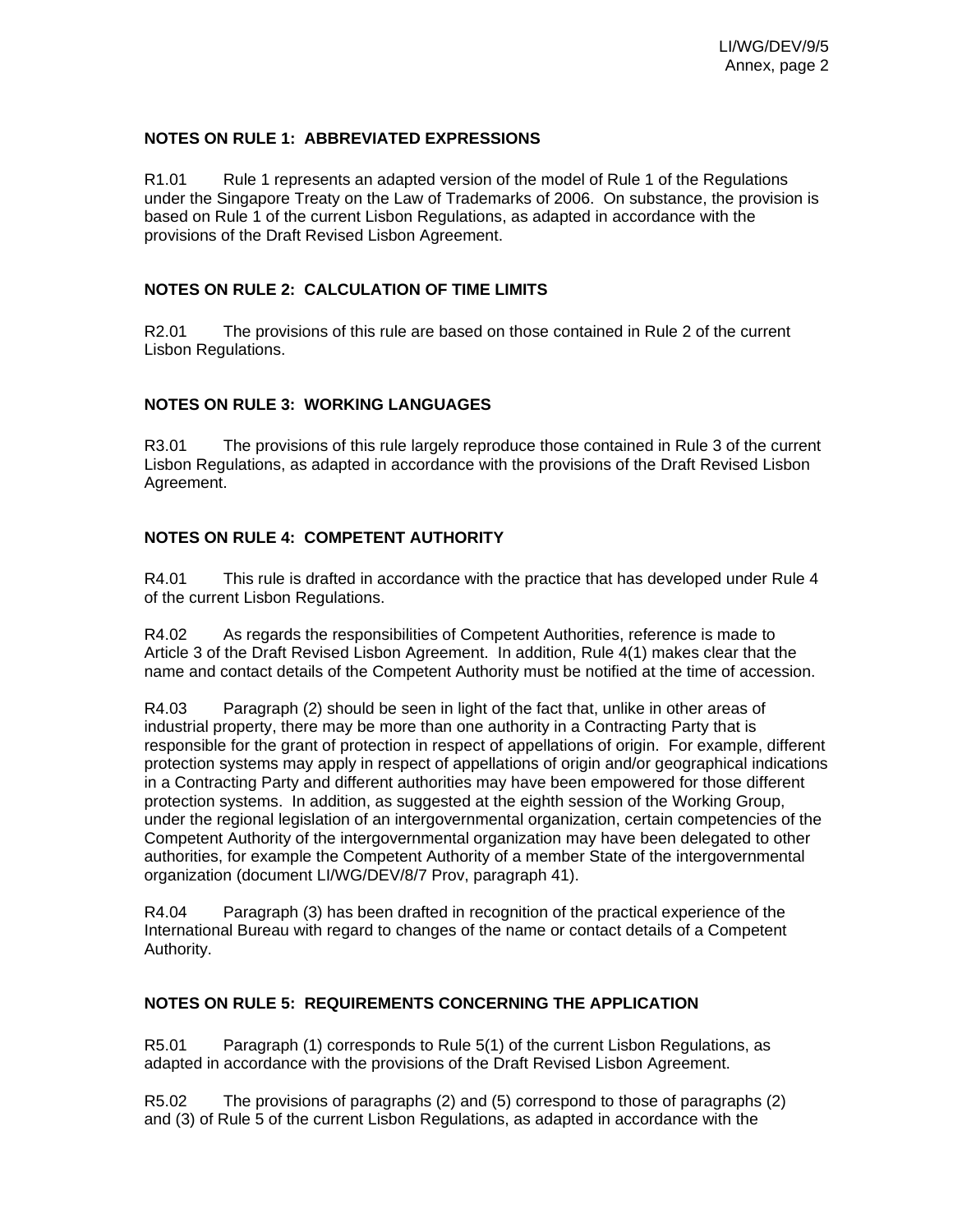provisions of Article 5 of the Draft Revised Lisbon Agreement. Under item (vii) of paragraph (2)(a), where a Contracting Party of Origin provides for the registration of appellations of origin or geographical indications, the application is to indicate the date and registration number under which the appellation of origin or the geographical indication is protected in the Contracting Party of Origin. Where a Contracting Party grants protection by means of, for example, ministerial decrees or court decisions, the application is to indicate the title and date of such decree or decision.

R5.03 As regards the questions raised in the Working Group concerning Rule 5(2)(a)(iv) and Rule 5(5)(ii), it should be noted that under Article 11 of the Revised Lisbon Agreement – similarly to Article 3 of the current Lisbon Agreement – appellations of origin and geographical indications are to be protected, *inter alia*, against their use in translated form. The scope of Rule 5(2)(a)(iv) and Rule 5(5)(ii) was clarified at the seventh and eighth sessions of the Working Group. Translations provided under Rule 5(5)(ii) are the sole responsibility of the applicant and shall not be checked by the International Bureau; they only indicate what the applicant considers to be the translation of the appellation of origin or geographical indication.

R5.04 A new paragraph (3) was added, combining the provisions of Options A and B, as contained in previous versions of the Draft Regulations. Options A and B have been replaced by the bracketed words "[shall]" and "[may]". The provision is based on Rule 5(3)(vi) of the current Lisbon Regulations, which is an optional provision, adopted by the Lisbon Union Assembly in September 2011 and in force only since January 1, 2012. In view of the crucial nature of the information concerned under the national or regional legislation of a number of delegations, these delegations have proposed that the provision should be mandatory. Other delegations take the view that the information is not required under the legislation of many other countries and that the provision should therefore remain optional. At the eighth session of the Working Group, reference was made to Rule 7(2) of the Common Regulations under the Madrid Agreement and Protocol as a model. This suggestion could be combined with the model of Article 7(4)(b) of the draft Revised Lisbon Agreement. Thus, a Contracting Party could notify a declaration to the Director General stating that the information referred to in paragraph (3) is required under its legislation and should be notified to it together with the notification of the international registration. Failure to provide the information would then have the effect of a renunciation under Rule 16. In addition, paragraph (3) might also specify that the information can be provided later, in the context of a withdrawal of the renunciation under Rule 16(2).

R5.05 Item (viii) of Rule 5(2)(a) will be required if Article 7(4) is retained.

R5.06 Rule 5(4) aims to accommodate those countries where the protection of registered appellations of origin and geographical indications would be subject to a use requirement. In this regard, reference is made to the discussions at the eighth session of the Working Group.

# **NOTES ON RULE 6: IRREGULAR APPLICATIONS**

R6.01 The provisions of this rule largely reproduce those contained in Rule 6 of the Lisbon Regulations, as adapted in accordance with the provisions of the Draft Revised Lisbon Agreement.

# **NOTES ON RULE 7: ENTRY OF THE APPELLATION OF ORIGIN IN THE INTERNATIONAL REGISTER**

R7.01 Paragraph (1) is modeled on Rule 7(1) of the Lisbon Regulations but has been adapted to reflect the fact that the International Register would incorporate the registrations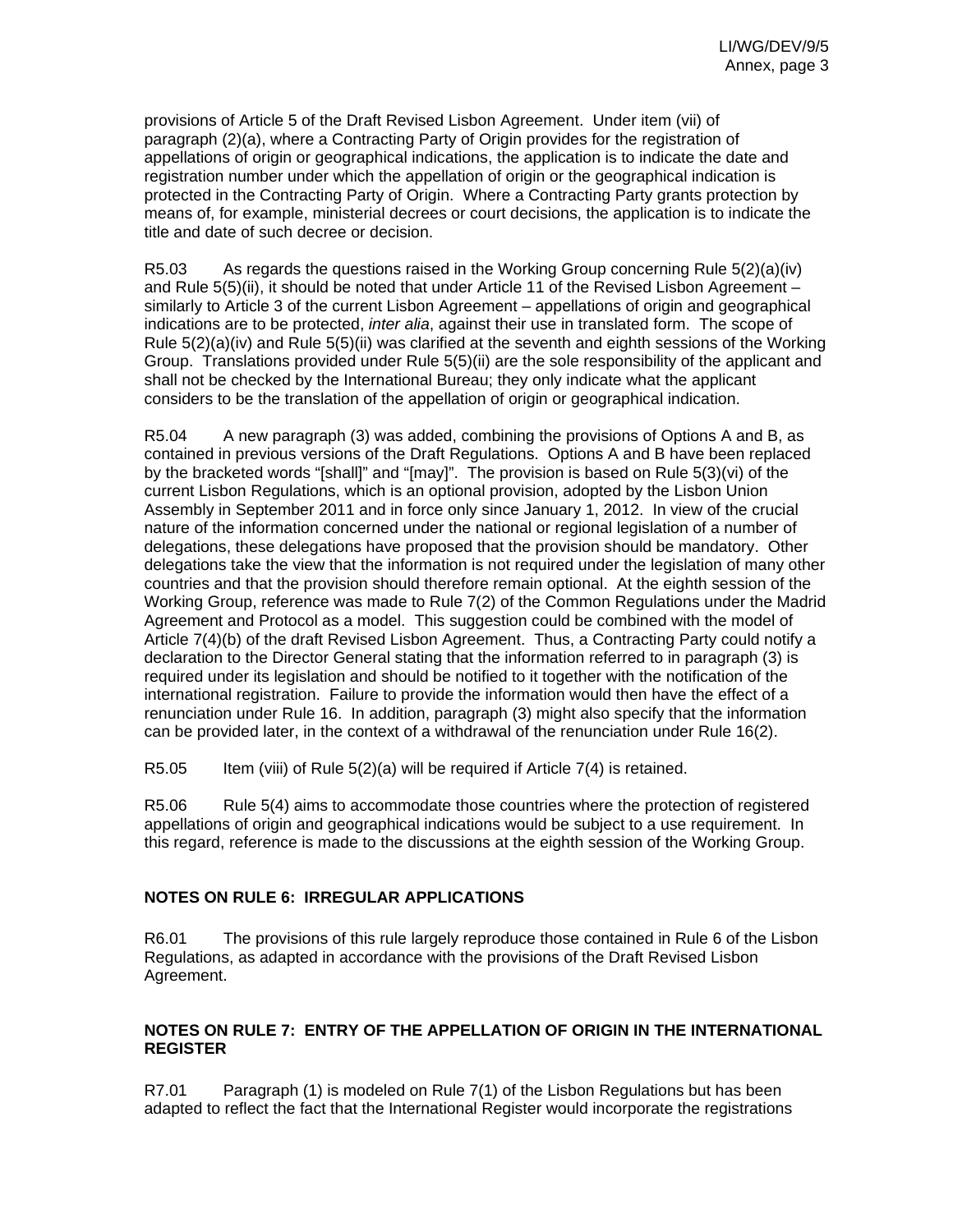effected both under the Lisbon Agreement and the 1967 Act and under the Draft Revised Lisbon Agreement (see Note 4.01 on the Draft Revised Lisbon Agreement, document LI/WG/DEV/7/4). As long as not all States party to the Lisbon Agreement or the 1967 Act have joined the Revised Lisbon Agreement, the International Register should reflect for which States a registration is governed by the Lisbon Agreement and the 1967 Act or by the Revised Lisbon Agreement. Of course, to the extent an application originates in a Contracting Party that is party to both the Lisbon Agreement or the 1967 Act and the Revised Lisbon Agreement, the International Bureau must examine the application not only on the basis of the requirements of the Revised Lisbon Agreement, but also on the basis of the requirements that apply under the Lisbon Agreement and the 1967 Act.

R7.02 The provisions of paragraphs (2) and (3) of this rule largely reproduce those contained in Rule 7 of the Lisbon Regulations with regard to the contents of registrations, the registration certificate and the notification of new registrations, as adapted in accordance with the provisions of the Draft Revised Lisbon Agreement.

R7.03 Paragraph (4) addresses the situation concerning international registrations of appellations of origin already recorded under the Lisbon Agreement or the 1967 Act, once the mutual relations between two States become governed by the provisions of Article 31(1) of the Draft Revised Lisbon Agreement.

# **NOTES ON RULE 8: FEES**

R8.01 The provisions of Rule 8(1) are modeled on those contained in Rule23 of the current Lisbon Regulations. However, in view of the discussions at the eighth session of the Working Group, the amounts have been put in square brackets. For the reasons outlined in the Notes on Article 7, notably Note 7.02, the income from registration fees is unlikely ever to be sufficient to cover the cost of the operations under the Lisbon system. As reflected in Annex III, Table 12, of the WIPO Program and Budget for 2014/15, 98 per cent of the income of the Lisbon Union is from other sources than fees – namely, as the same table shows, from its share in general income features of WIPO – and the estimated income for the Lisbon Union is some 700,000 Swiss francs. Although this is not enough to cover the current staff cost of the Lisbon Registry, it should be borne in mind that the main activities of the Lisbon Registry currently to a large extent consist of the services it provides in respect of the revision of the Lisbon system and related promotion activities. In addition, the Lisbon Registry is engaged in a project aimed at automating its operations under the registration and notification procedures as much as possible.

R8.02 Rule  $8(1)(v)$ ,  $8(2)$  and  $8(3)$  implement Article 7(4), which was added to the draft Revised Lisbon Agreement so as to reflect the view expressed at the eighth session of the Working Group by a number of delegations representing countries that are not party to the Lisbon Agreement, that Contracting Parties should have the option to require a fee to cover the cost of their substantive examination of international registrations notified to them. Rule 8(2) and (3) are modeled on the corresponding provisions in the Common Regulations that apply in the context of the Madrid and Hague systems.

R8.03 Paragraphs (4) to (9) of Rule 8 are also modeled on the corresponding provisions applying in the context of the Madrid and Hague systems. They reflect the practice that also applies under the current Lisbon system.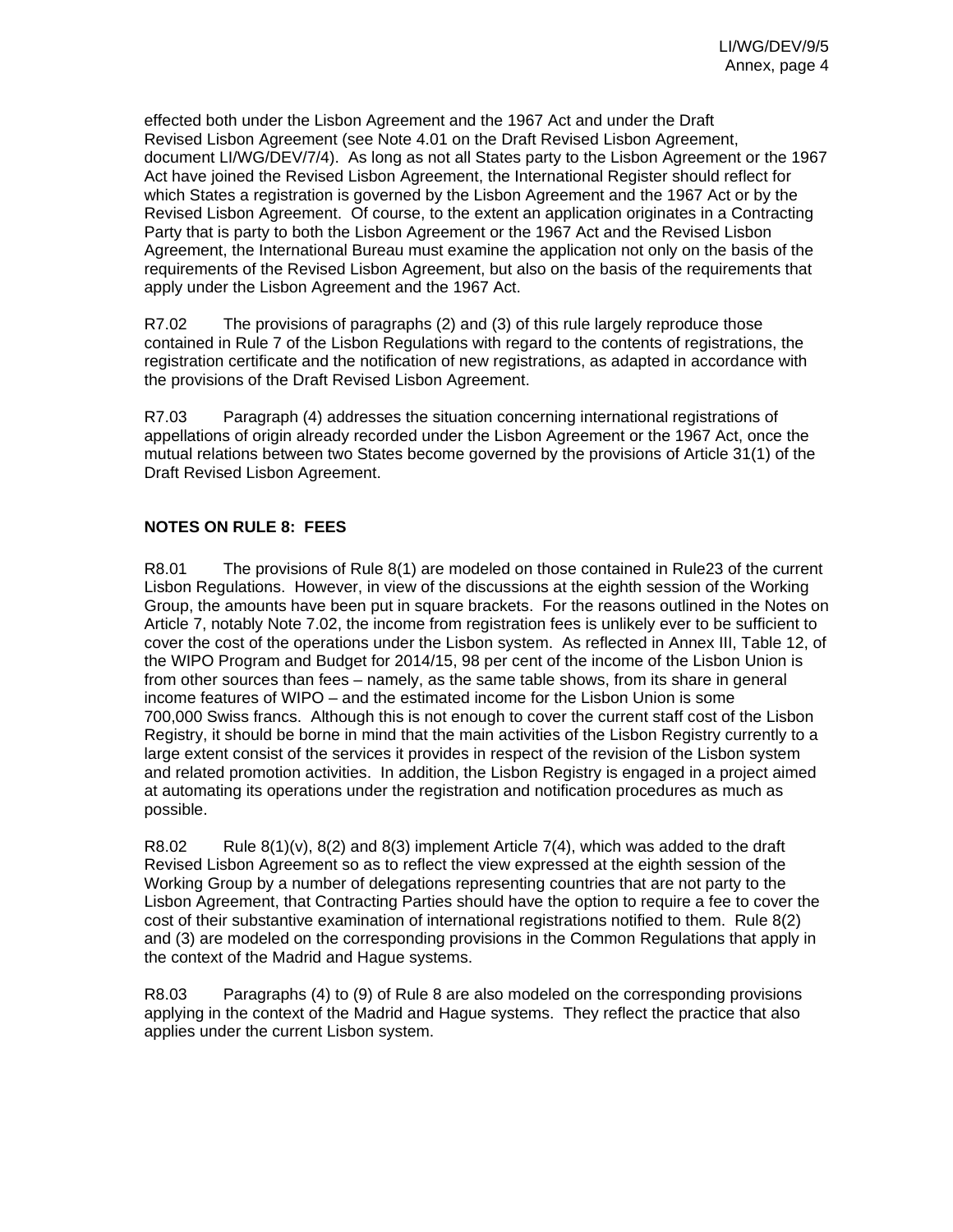#### **NOTES ON RULE 9: REFUSAL**

R9.01 The provisions of this rule reproduce those contained in Rule 9 of the current Lisbon Regulations, as adapted in accordance with the provisions of the Draft Revised Lisbon Agreement.

R9.02 Following the discussions at the seventh session of the Working Group, the time-limit of "one year" has been put between square brackets.

R9.03 Further, Rule  $9(2)(v)$  is proposed in order to address the specific situation of international registrations refused in part by a Contracting Party because of the possible coexistence under the legislation of such Contracting Party with a prior right, notably a homonymous geographical indication or appellation of origin. By way of example, reference is made in this regard to paragraph 135 of the Report of the fourth session of the Working Group (document LI/WG/DEV/4/7).

#### **NOTES ON RULE 10: IRREGULAR NOTIFICATION OF REFUSAL**

R10.01 The provisions of this rule reproduce those contained in Rule 10 of the current Lisbon Regulations, as adapted in accordance with the provisions of the Draft Revised Lisbon Agreement.

# **NOTES ON RULE 11: WITHDRAWAL OF REFUSAL**

R11.01 The provisions of this rule reproduce those contained in Rule 11 of the current Lisbon Regulations, as adapted in accordance with the provisions of the Draft Revised Lisbon Agreement.

R11.02 Compared to the provisions of Rule 11 of the current Lisbon Regulations, a new provision (paragraph (2)(ii)) is proposed, requiring the reason for the withdrawal to be mentioned in the statement, in particular in case of partial withdrawals corresponding to partial refusals, as referred to in Rule 9(2)(v) or (vi) of these Draft Regulations.

#### **NOTES ON RULE 12: NOTIFICATION OF GRANT OF PROTECTION**

R12.01 The provisions of this rule reproduce those contained in Rule 11*bis* of the current Lisbon Regulations, as adapted in accordance with the provisions of the Draft Revised Lisbon Agreement.

R12.02 Compared to the provisions of Rule 11*bis* of the current Lisbon Regulations, a new provision (paragraph (2)(b)(iii)) is proposed, requiring the reason for the withdrawal to be mentioned in the statement, in particular in case of partial statements of grant of protection corresponding to partial refusals, as referred to in Rule 9(2)(v) or (vi) of these Draft Regulations.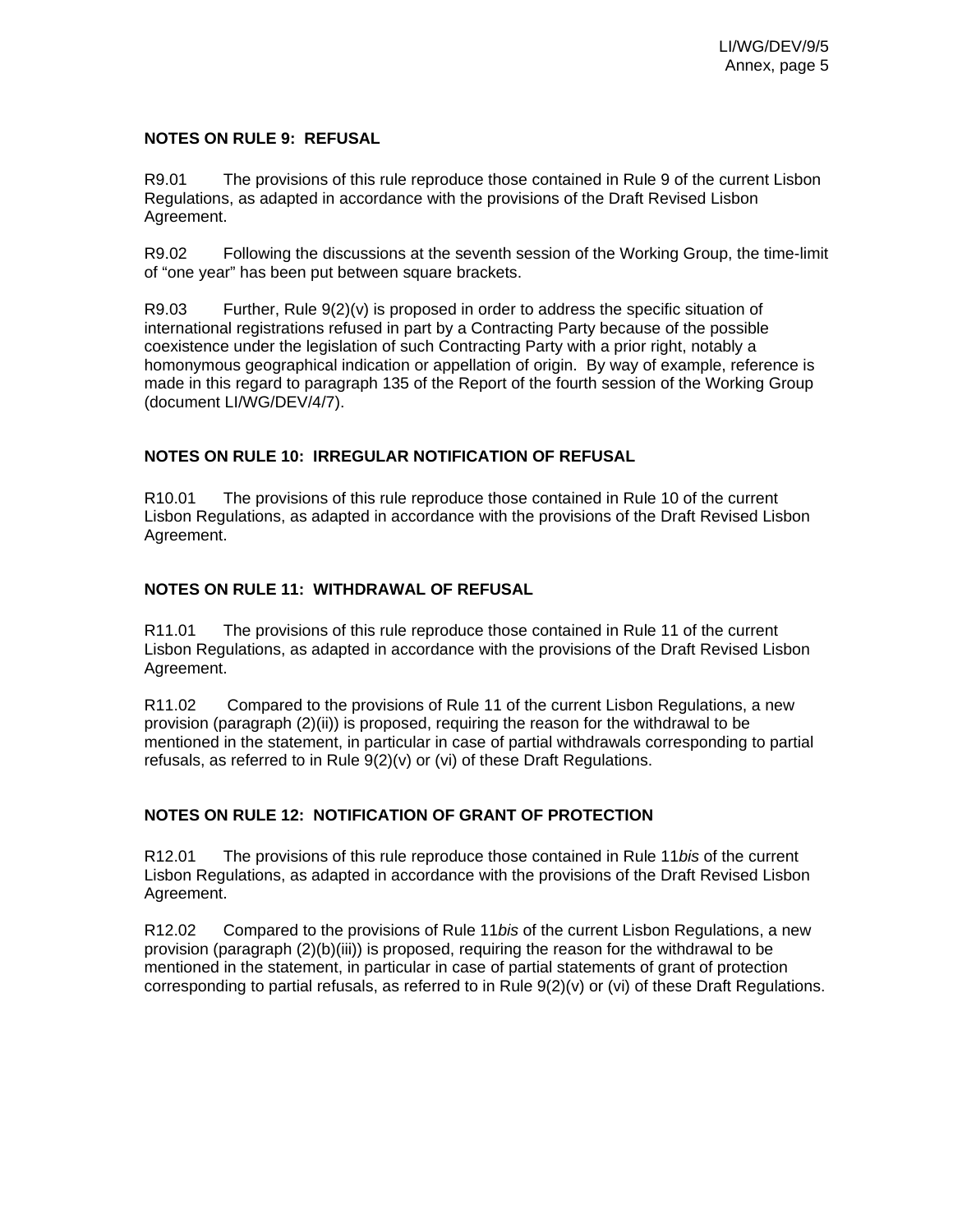#### **NOTES ON RULE 13: NOTIFICATION OF INVALIDATION OF THE EFFECTS OF AN INTERNATIONAL REGISTRATION IN A CONTRACTING PARTY**

R13.01 The provisions of this rule reproduce those contained in Rule 16 of the current Lisbon Regulations, including the amendment adopted by the Assembly in September 2011, as adapted in accordance with the provisions of the Draft Revised Lisbon Agreement.

R13.02 Compared to the provisions of Rule 16(1) of the current Lisbon Regulations, it is proposed to mirror in item (iv) of paragraph (1) not only the situations covered by Rule 9(2)(vi) of these Draft Regulations, but also the specific case of homonymous geographical indications and appellations of origin, as covered by Rule 9(2)(v).

#### **NOTES ON RULE 14: NOTIFICATION OF TRANSITIONAL PERIOD GRANTED TO THIRD PARTIES**

R.14.01 The provisions of this rule reproduce those contained in Rule 12 of the current Lisbon Regulations, as adapted in accordance with the provisions of the Draft Revised Lisbon Agreement. Following the discussions at the seventh session of the Working Group, Rule 14(1)(iii) was amended by the introduction of the phrase concerning the submission of information on the scope of the transitional use. The word "preferably" has been put between square brackets, in view of the question raised at that session whether the submission of that information should be optional or mandatory.

R14.02 In view of paragraph 18 of the Summary by the Chair of the fourth session of the Working Group (document LI/WG/DEV/4/6), the possible length of the time limits for terminating prior use has been put in square brackets.

#### **NOTES ON RULE 15: MODIFICATIONS**

R15.01 The provisions of this rule are modeled on those contained in Rule 13 of the current Lisbon Regulations, as adapted in accordance with the provisions of the Draft Revised Lisbon Agreement.

R15.02 In Rule 15(1), a new item (vi) was added, so as to align the provision with those of Rule 16.

#### **NOTES ON RULE 16: RENUNCIATION OF PROTECTION**

R16.01 The provisions of this rule are modeled on those contained in Rule 14 of the current Lisbon Regulations, as adapted in accordance with the provisions of the Draft Revised Lisbon Agreement.

R16.02 The square bracketed phrase "[in whole or in part]" was introduced as a result of the question raised at the seventh session of the Working Group as to whether it would also be possible to issue a renunciation – or rather a limitation – in respect of only some of the products covered by the international registration.

R16.03 Paragraphs (2) and (4) were added in view of the possibility that the reason why protection was renounced may disappear subsequently. In that case, the renunciation can be withdrawn, subject to payment of the fee that applies in respect of modifications.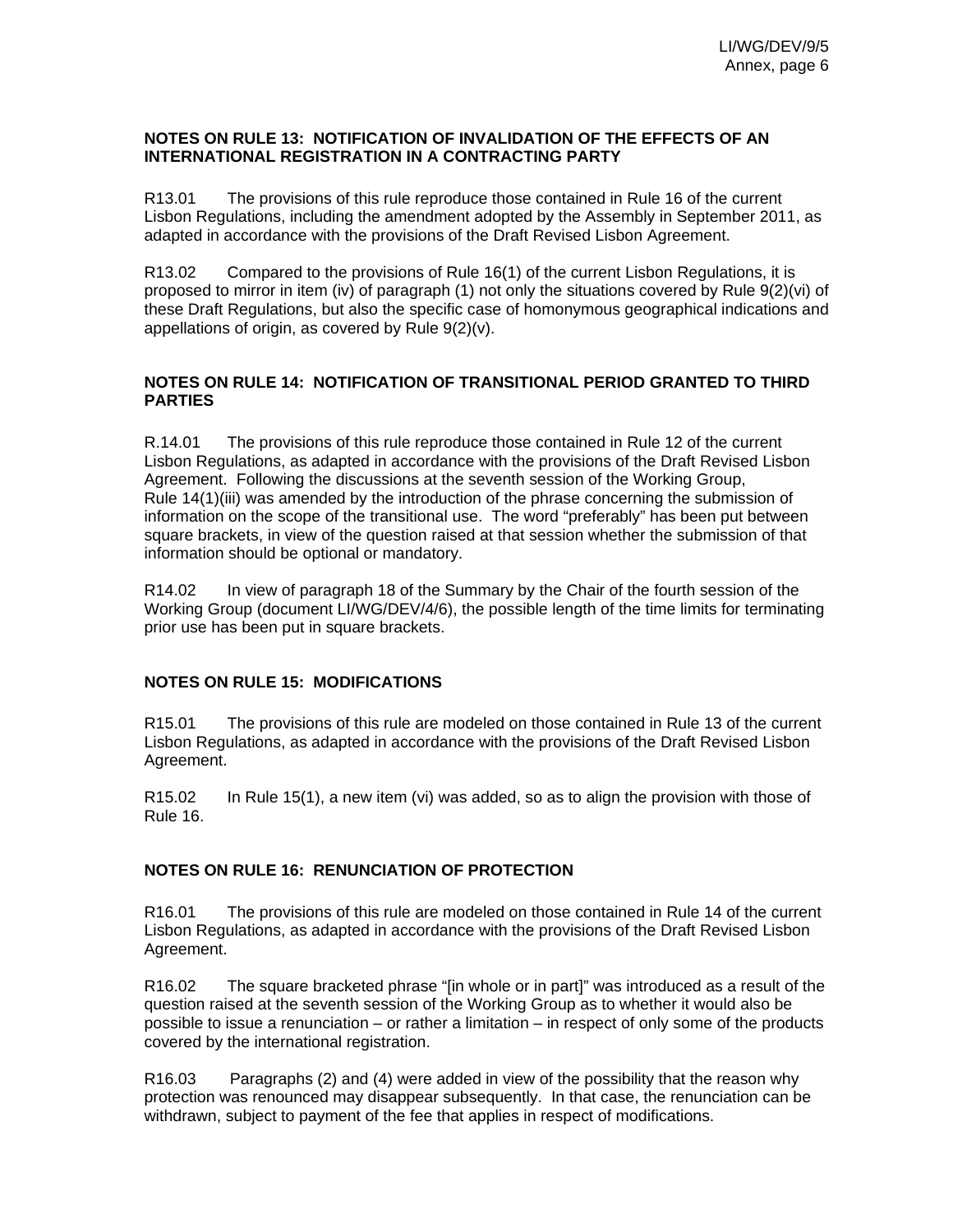R16.04 Rule 16 will also apply in case of non-payment of an individual complementary fee under Article 7(4)(b).

#### **NOTES ON RULE 17: CANCELLATION OF AN INTERNATIONAL REGISTRATION**

R17.01 The provisions of this rule reproduce those contained in Rule 15 of the current Lisbon Regulations, as adapted in accordance with the provisions of the Draft Revised Lisbon Agreement.

#### **NOTES ON RULE 18: CORRECTIONS MADE TO THE INTERNATIONAL REGISTER**

R18.01 The provisions of this rule reproduce those contained in Rule 17 of the current Lisbon Regulations, as adapted in accordance with the provisions of the Draft Revised Lisbon Agreement.

#### **NOTES ON RULE 19: PUBLICATION**

R19.01 Compared to Rule 18 of the current Lisbon Regulations, the reference to the Bulletin has not been retained, as publication may, in the future, take place on the WIPO web site.

#### **NOTES ON RULE 20: EXTRACTS FROM THE INTERNATIONAL REGISTER AND OTHER INFORMATION PROVIDED BY THE INTERNATIONAL BUREAU**

R20.01 The provisions of this rule reproduce those contained in Rule 19 of the current Lisbon Regulations.

#### **NOTES ON RULE 21: SIGNATURE**

R21.01 This rule reproduces Rule 20 of the current Lisbon Regulations.

#### **NOTES ON RULE 22: DATE OF DISPATCH OF VARIOUS COMMUNICATIONS**

R22.01 The provisions of this rule largely reproduce those contained in Rule 21 of the current Lisbon Regulations. As regards the additional phrase referring to the Administrative Instructions, reference is made to Section 9 of the Administrative Instructions that apply under the current Lisbon Agreement.

#### **NOTES ON RULE 23: MODES OF NOTIFICATION BY THE INTERNATIONAL BUREAU**

R23.01 The provisions of this rule are modeled on those contained in Rule 22 of the current Lisbon Regulations.